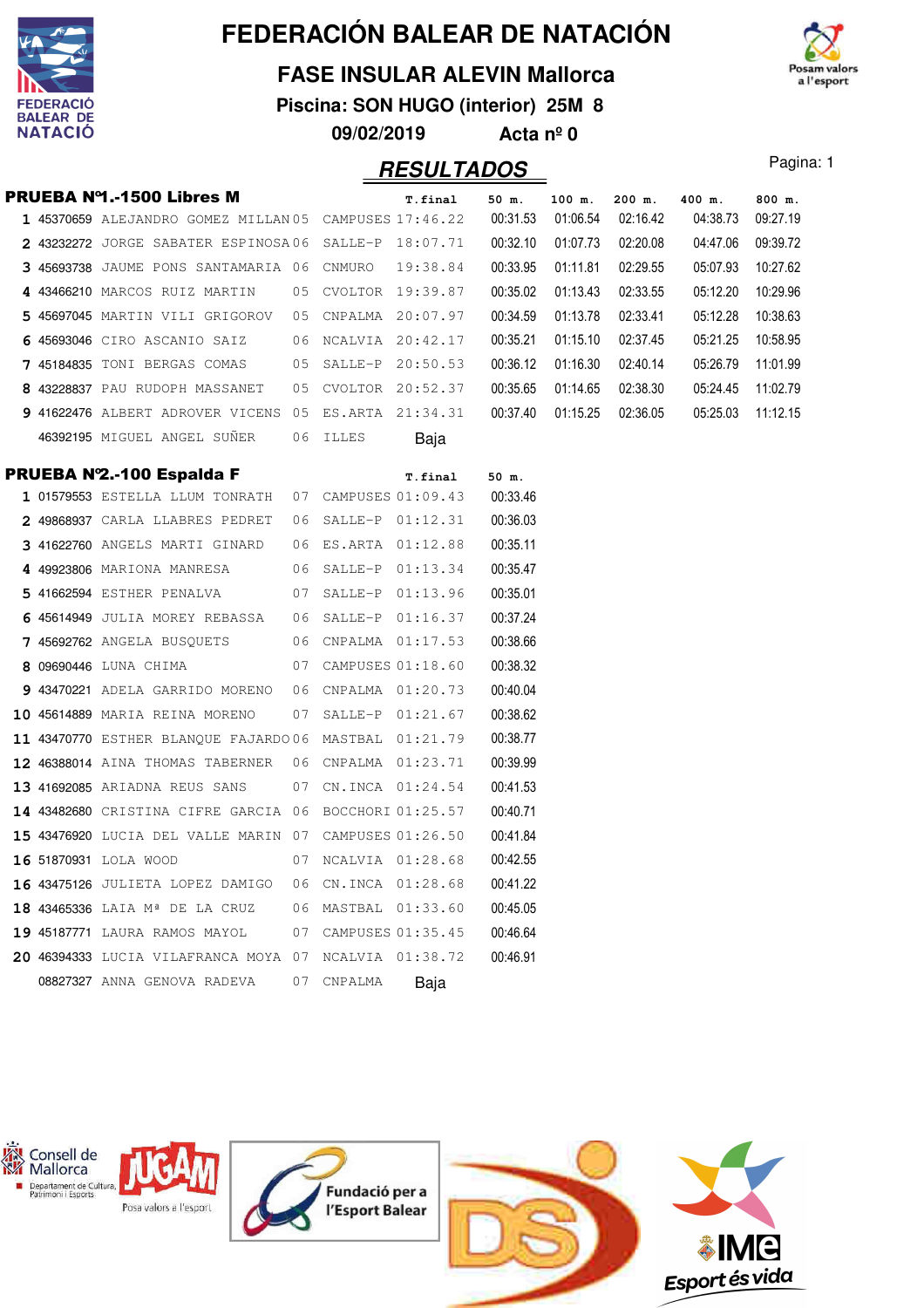

#### **FASE INSULAR ALEVIN Mallorca**

**Piscina: SON HUGO (interior) 25M 8**

**09/02/2019 Acta nº 0**

### Pagina: 2 **RESULTADOS**

|  | PRUEBA Nº3.-100 Espalda M                                         |    |         | T.final             | 50 m.    |
|--|-------------------------------------------------------------------|----|---------|---------------------|----------|
|  | 1 43233522 ALFONSO REINA MORENO 05                                |    |         | SALLE-P 01:05.06    | 00:31.59 |
|  | 2 41664005 JUAN GARCIA VIVES                                      | 06 | SALLE-P | 01:06.54            | 00:32.09 |
|  | 3 49606072 JOSEP PASCUAL MUT                                      | 05 | CNPALMA | 01:06.56            | 00:32.17 |
|  | 4 43463962 HUGO GUERRERO LOPEZ                                    | 05 | SALLE-P | 01:08.71            | 00:32.85 |
|  | 5 45187630 MIGUEL GUZMAN PINTO                                    | 05 | CNPALMA | 01:12.13            | 00:35.46 |
|  | 6 45188423 ALBERT FONTIRROIG JUAN 05                              |    | CVOLTOR | 01:13.08            | 00:35.03 |
|  | 7 02069170 KEVIN NICOLAS RADU                                     | 06 | CNPALMA | 01:13.43            | 00:35.09 |
|  | 8 76592643 CAYETANO M. LAPRESTA 05                                |    | CNPALMA | 01:16.79            | 00:37.02 |
|  | 9 43220670 MARC FLORES MASSOT 05                                  |    | SALLE-P | 01:18.84            | 00:39.00 |
|  | 10 43461584 PAU SOCIAS ROIG                                       | 06 | CVOLTOR | 01:19.51            | 00:38.46 |
|  | 11 43228993 MAXIMO GOMEZ PECHENKIN 05                             |    | SALLE-P | 01:19.75            | 00:38.11 |
|  | 12 49605681 VALENTIN ASERMOZ                                      | 05 | CVOLTOR | 01:21.34            | 00:37.31 |
|  | 13 45696624 YAGO MARTINEZ                                         | 06 | CVOLTOR | 01:25.48            | 00:42.72 |
|  | 14 09379003 MARK SANTIAGO FLOREA                                  | 05 | CNPALMA | 01:26.25            | 00:42.02 |
|  | 15 45185607 LLUIS VICENS BUJOSA                                   | 05 | CNPALMA | 01:26.51            | 00:42.06 |
|  | <b>16 45696625</b> IKER MARTINEZ                                  | 06 | CVOLTOR | 01:28.58            | 00:43.63 |
|  | 17 43476877 VICTOR CASTAÑER                                       | 06 | CNPALMA | 01:29.33            | 00:43.28 |
|  | 18 43463842 ALVARO GARCIA BAZAN 06                                |    | CNPALMA | 01:31.20            | 00:44.07 |
|  | 41623479 ANDREU APARICIO                                          | 06 | CN.INCA | Desc                |          |
|  | 41658056 ADRIA CHEVALIER                                          | 06 | CNMURO  | Baja                |          |
|  | PRUEBA Nº4.-100 Braza F                                           |    |         | T.final             | 50 m.    |
|  | 1 45189605 MARINA PONS RAMON                                      | 06 | CNPALMA | 01:20.05            | 00:37.37 |
|  | 2 49481148 EMMA FRAGA MORRONDO                                    | 07 | SALLE-P | 01:22.25            | 00:38.30 |
|  | 3 43473466 CLAUDIA GELABERT RUBIO07                               |    | CNPALMA | 01:23.86            | 00:38.60 |
|  | 4 43474950 NOA MARTINEZ COUSELO                                   | 06 | CVOLTOR | 01:26.87            | 00:41.11 |
|  | 5 43474335 MARTA NADAL CANET<br>06                                |    | NCALVIA | 01:29.49            | 00:42.06 |
|  | 6 41664944 ONA GUASP BERGA                                        | 07 | SALLE-P | 01:32.36            | 00:41.67 |
|  | $7\,$ 45697330 maria de lluch $1\,$ 07 salle-p $\,$ 01:32.87 $\,$ |    |         |                     | 00:43.35 |
|  | 8 43477809 ADRIANA GATTI TASCON 07 NCALVIA 01:33.03               |    |         |                     | 00:43.22 |
|  | 9 45610448 ARIADNA ANAYA BAUZA                                    | 06 |         | SALLE-P 01:33.79    | 00:44.11 |
|  | $10$ 41622239 MARINA DIAZ PERELLO $07$ FELANITX $01:35.18$        |    |         |                     | 00:45.60 |
|  | <b>11 41616471</b> JOANA AINA CARRIO                              |    |         | 06 ES.ARTA 01:36.67 | 00:46.05 |
|  | 12 45695490 MARIA VIVES BONILLA 06 BOCCHORI 01:40.02              |    |         |                     | 00:47.42 |
|  | 13 45185729 MIREIA VANRELL                                        | 07 |         | CNPALMA 01:40.63    | 00:49.87 |



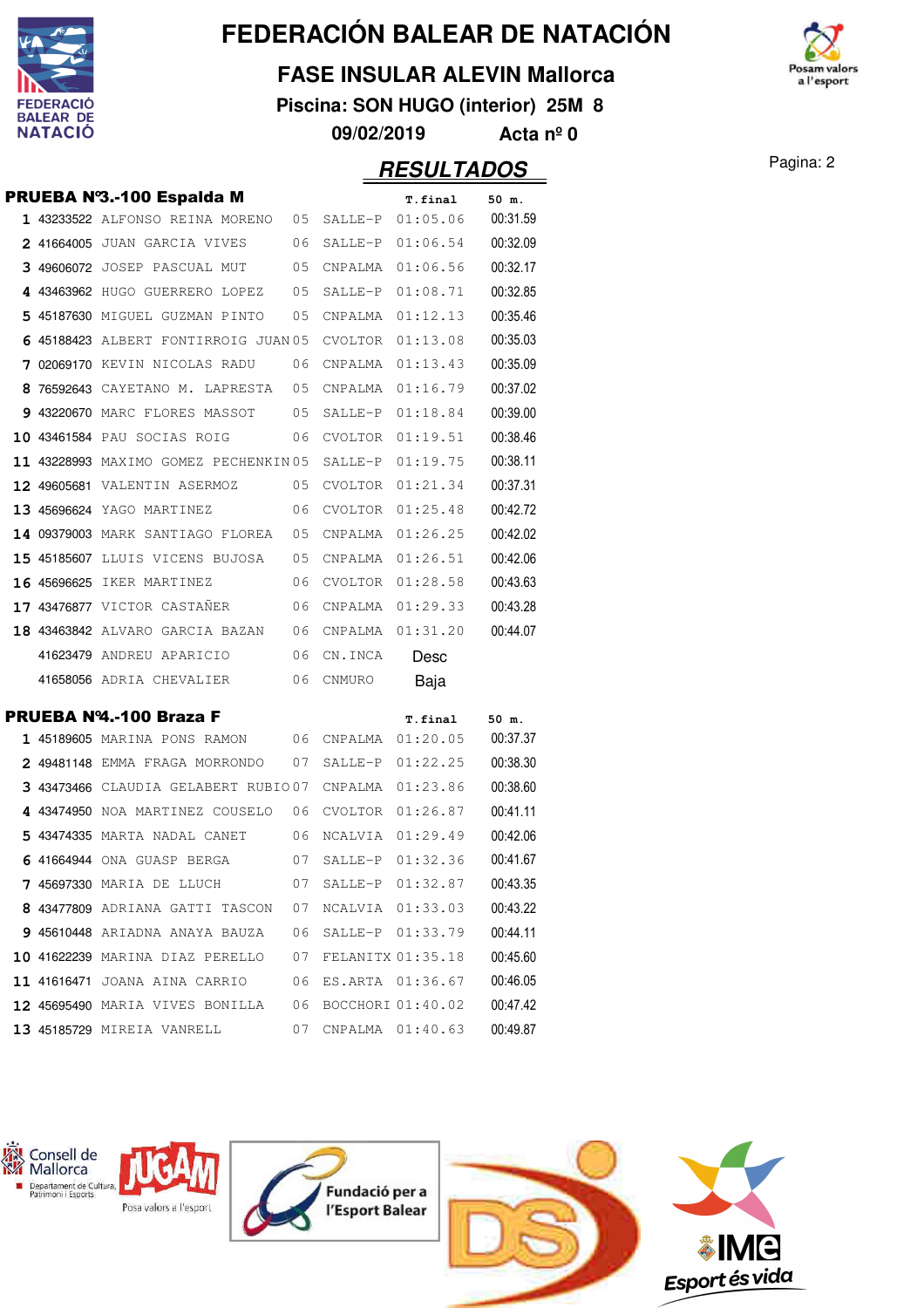

#### **FASE INSULAR ALEVIN Mallorca**

**Piscina: SON HUGO (interior) 25M 8**

n valors a l'esport

**09/02/2019 Acta nº 0**

### **RESULTADOS** Pagina: 3

|  | PRUEBA Nº4.-100 Braza F                                |    |                      | T.final             | 50 m.    |
|--|--------------------------------------------------------|----|----------------------|---------------------|----------|
|  | 14 41662195 MARTA ROCA RODADO 07 CVOLTOR 01:41.70      |    |                      |                     | 00:48.05 |
|  | 15 51870931 LOLA WOOD                                  |    |                      | 07 NCALVIA 01:43.06 | 00:48.43 |
|  | 16 46394333 LUCIA VILAFRANCA MOYA 07                   |    |                      | NCALVIA 01:46.13    | 00:49.79 |
|  | <b>17 42374837</b> CARLOTA MIRA BROWN                  | 07 |                      | ES.ARTA 01:49.15    | 00:51.82 |
|  | 18 43467476 JULIA COLINO ALONSO                        | 07 |                      | MASTBAL 01:53.22    | 00:53.03 |
|  | 19 41622915 MARTA BORDOY CRUCERA                       | 06 |                      | ES.ARTA 01:57.29    | 00:54.86 |
|  | 20 46392122 SANDRA CASTELL CORTES 07                   |    |                      | MASTBAL 02:00.68    | 00:54.93 |
|  | 45189383 MARIA TASCON DOLS                             | 06 | NCALVIA              | Desc                |          |
|  | 41623005 MARINA MESTRE VILLAN 07 ES.ARTA               |    |                      | Desc                |          |
|  | 07<br>41711682 GEMMA VALERA                            |    | CNPALMA              | Baja                |          |
|  | PRUEBA N'S.-100 Braza M                                |    |                      | T.final             | 50 m.    |
|  | 1 43471880 JORDI CINTA PEREZ 05 CN.INCA 01:09.73       |    |                      |                     | 00:32.43 |
|  | 2 49614662 GONZALO FERRON 05 CNPALMA 01:17.27          |    |                      |                     | 00:36.71 |
|  | $3$ 45191343 pau perez riutort $05$ cvoltor $01:18.37$ |    |                      |                     | 00:37.50 |
|  | 4 45614938 GUILLEM FEMENIA CRESPI05 SALLE-P 01:18.72   |    |                      |                     | 00:36.70 |
|  | 5 45187470 URIEL HARO PEREZ                            |    | 05 CAMPUSES 01:22.15 |                     | 00:38.40 |
|  | 6 45696311 JAUME VALLESPIR TORAN 06 CN.INCA 01:22.66   |    |                      |                     | 00:39.21 |
|  | 7 43225567 VICTOR GATTI TASCON                         | 05 |                      | NCALVIA 01:23.38    | 00:39.13 |
|  | 7 43473756 ADRIA FERRER GARCIA 05 CN.INCA 01:23.38     |    |                      |                     | 00:39.00 |
|  | 9 41663833 ALBERT PORTER VICENS 05                     |    |                      | SALLE-P 01:26.90    | 00:40.02 |
|  | 10 41664334 MARC TOMAS MORCILLO                        | 06 |                      | CVOLTOR 01:28.78    | 00:42.81 |
|  | 11 43471170 MARC ADAM O'CONNOR                         | 05 |                      | NCALVIA 01:29.63    | 00:41.70 |
|  | 12 43233208 HECTOR GAMEZ ALVAREZ                       | 06 |                      | NCALVIA 01:31.47    | 00:43.17 |
|  | 13 45611299 JUAN MANUEL NUÑEZ                          | 05 |                      |                     | 00:43.11 |
|  | 14 45184835 TONI BERGAS COMAS                          |    |                      | 05 SALLE-P 01:34.91 | 00:44.90 |
|  | 15 45612184 IVAN FERNANDEZ ROZALEN 06 CVOLTOR 01:37.53 |    |                      |                     | 00:46.68 |
|  |                                                        |    |                      |                     | 00:45.64 |
|  | 17 49605681 VALENTIN ASERMOZ 05 CVOLTOR 01:39.65       |    |                      |                     | 00:44.77 |
|  | 18 43227003 CARLOS ARENAS PALMA 05 MASTBAL 01:48.18    |    |                      |                     | 00:50.62 |
|  | <b>PRUEBA N'6.-200 Libres F</b>                        |    |                      | T.final             | 50 m.    |
|  | 1 43476271 ARIADNA MORA FERRANDIS06 SALLE-P 02:10.90   |    |                      |                     | 00:30.13 |

|                          | 1 43476271 ARIADNA MORA FERRANDIS06 SALLE-P 02:10.90  |                     | 00:30.13 01:03.68 |  |
|--------------------------|-------------------------------------------------------|---------------------|-------------------|--|
| 2 04346837 JOSHA VERMEER |                                                       | 06 NCALVIA 02:15.93 |                   |  |
|                          | 3 43475079 SARAH HOLGADO BARAHONA 07 CNPALMA 02:16.65 |                     |                   |  |

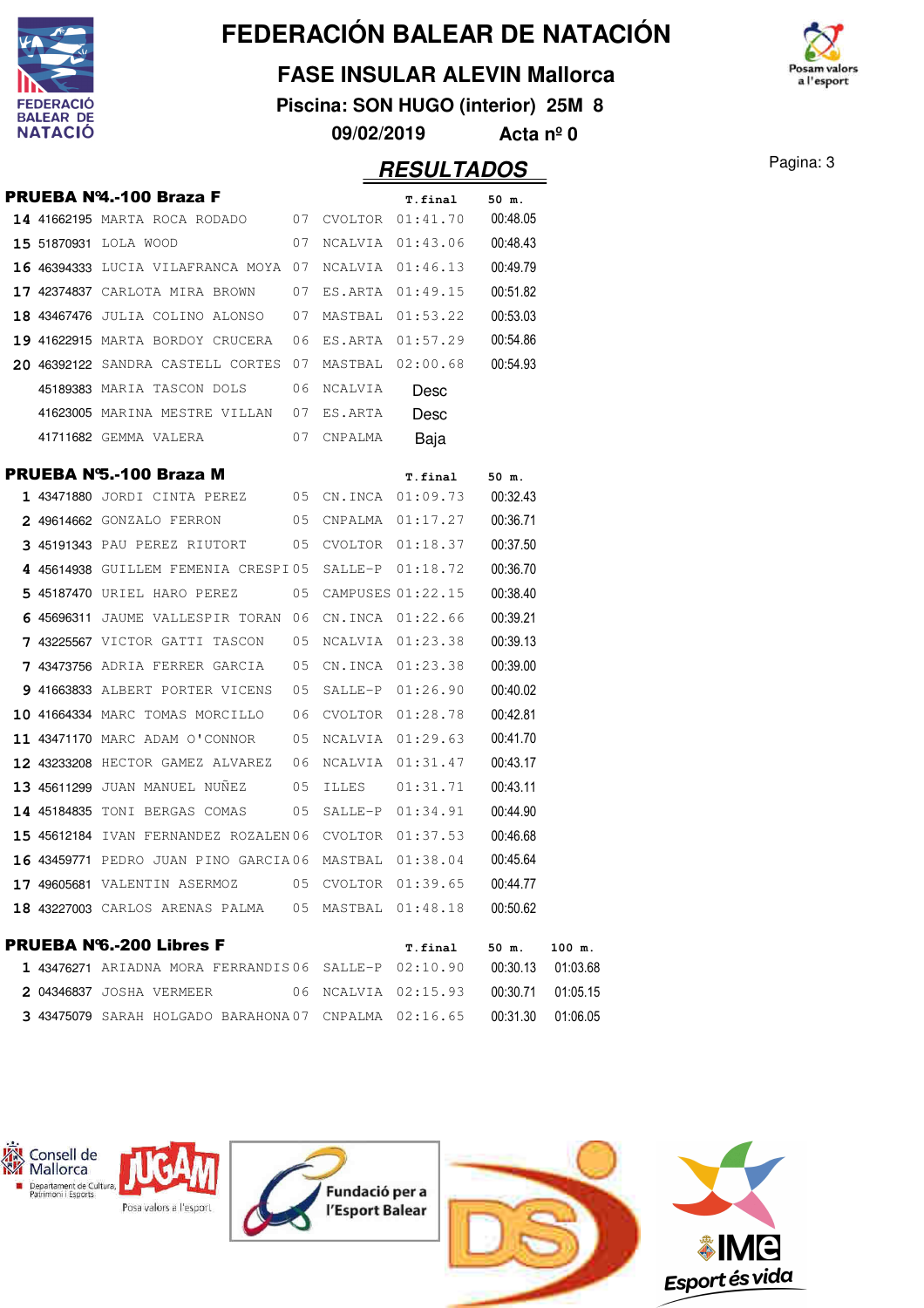

#### **FASE INSULAR ALEVIN Mallorca**

**Piscina: SON HUGO (interior) 25M 8**

**09/02/2019 Acta nº 0**

### Pagina: 4 **RESULTADOS**

|  | <b>PRUEBA N'6.-200 Libres F</b>       |     |                  | T.final                     | 50 m.             | 100 m.             |
|--|---------------------------------------|-----|------------------|-----------------------------|-------------------|--------------------|
|  | 4 49868937 CARLA LLABRES PEDRET       | 06  |                  | SALLE-P 02:20.84            | 00:32.36          | 01:08.70           |
|  | 5 43467319 MAR VELASCO ROCHON         | 07  |                  | CAMPUSES 02:28.24           | 00:34.12          | 01:12.17           |
|  | 6 45614949 JULIA MOREY REBASSA        | 06  |                  | SALLE-P 02:31.71            | 00:34.72          | 01:13.21           |
|  | 7 41659557 MARGALIDA CERDA            | 07  |                  | FELANITX 02:31.95           | 00:33.74          | 01:12.69           |
|  | 8 49923806 MARIONA MANRESA            | 06  |                  | SALLE-P 02:33.41            | 00:37.06          | 01:16.58           |
|  | 9 09690446 LUNA CHIMA                 | 07  |                  | CAMPUSES 02:34.91           | 00:34.77          | 01:14.15           |
|  | 10 49481006 LUCIA MOYA JIMENEZ        | 07  |                  | NCALVIA 02:36.37            | 00:34.82          | 01:14.03           |
|  | 11 46393213 MARTA ROSSELLO GARCIA 07  |     | CNPALMA          | 02:36.53                    | 00:36.25          | 01:15.80           |
|  | 12 46391932 URSULA SALAS BASCUÑANA 06 |     |                  | SALLE-P 02:36.87            | 00:34.87          | 01:14.62           |
|  | 13 46388440 AUBA RIBAS FERRIOL        | 07  | SALLE-P          | 02:37.37                    | 00:35.10          | 01:16.18           |
|  | 14 49610021 NEREA PEREZ PEREZ         | 06  | CN.INCA 02:44.37 |                             | 00:37.54          | 01:19.49           |
|  | <b>15 41664764 NEUS QUETGLAS</b>      | 06  | NCALVIA          | 02:46.57                    | 00:37.71          | 01:20.18           |
|  | 16 45697326 AINA GONZALEZ             | 07  |                  | SALLE-P 02:48.69            | 00:39.46          | 01:24.18           |
|  | 17 08768907 ESTER DANAIL ANDREEVA 06  |     |                  | CVOLTOR 02:49.93            | 00:36.99          | 01:20.52           |
|  | 18 43476920 LUCIA DEL VALLE MARIN 07  |     |                  | CAMPUSES 02:51.09           | 00:39.20          | 01:24.31           |
|  | 19 45187771 LAURA RAMOS MAYOL         | 07  |                  | CAMPUSES 02:53.93           | 00:41.17          | 01:25.84           |
|  | 20 43475126 JULIETA LOPEZ DAMIGO      | 06  |                  | CN.INCA 03:01.55            | 00:40.01          | 01:25.29           |
|  | <b>PRUEBA N7.-200 Libres M</b>        |     |                  |                             |                   |                    |
|  | 1 09897080 ALEX EMERY SACH            | 05  |                  | T.final<br>SALLE-P 02:06.20 | 50 m.<br>00:28.72 | 100 m.<br>01:00.65 |
|  | 2 43233522 ALFONSO REINA MORENO       | 05  |                  | SALLE-P 02:11.79            | 00:30.90          | 01:04.54           |
|  | 3 43460901 JAVIER HOLGADO             | 05  |                  | CNPALMA  02:11.81           | 00:30.18          | 01:03.12           |
|  | 4 43232272 JORGE SABATER ESPINOSA06   |     | SALLE-P          | 02:12.74                    | 00:30.02          | 01:03.65           |
|  | 5 43466668 JAIME FLORIT CASTILLO 05   |     | CVOLTOR          | 02:20.47                    | 00:30.86          | 01:06.37           |
|  | 6 49607808 MIQUEL RIBOT MORELL        | 05  | NCALVIA          | 02:20.63                    | 00:31.53          | 01:07.65           |
|  | 7 43220670 MARC FLORES MASSOT         | 05  | SALLE-P          | 02:25.12                    | 00:32.40          | 01:09.30           |
|  | 8 45188423 ALBERT FONTIRROIG JUAN 05  |     | CVOLTOR          | 02:27.43                    | 00:34.04          | 01:13.13           |
|  | 9 43227645 DANIEL LLOMPART            | 05  | SALLE-P          | 02:27.83                    | 00:34.59          | 01:12.64           |
|  | 10 45610144 JOAN MIQUEL NIETO         | 06  |                  | CNPALMA 02:38.90            | 00:36.66          | 01:17.28           |
|  | 11 45185607 LLUIS VICENS BUJOSA       | 0.5 | CNPALMA          | 02:42.68                    | 00:37.89          | 01:20.13           |

12 43228993 MAXIMO GOMEZ PECHENKIN 05 SALLE-P 02:46.26 00:34.87 01:15.62 49609494 JOAQUIN RODRIGUEZ 06 NCALVIA 02:49.40 00:37.43 01:21.13 14 45612184 IVAN FERNANDEZ ROZALEN 06 CVOLTOR 02:56.31 00:40.13 01:24.90



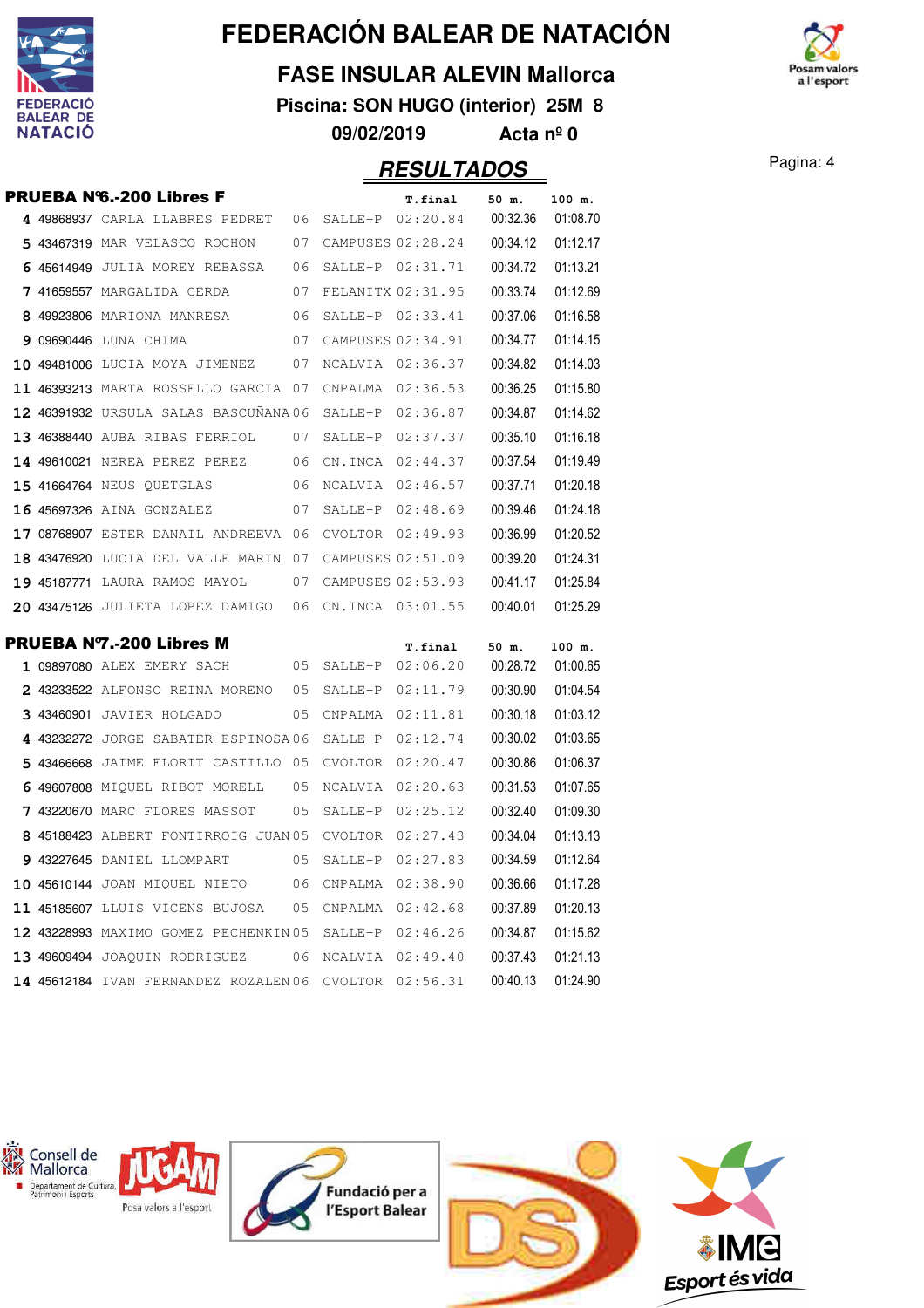

#### **FASE INSULAR ALEVIN Mallorca**

**Piscina: SON HUGO (interior) 25M 8 09/02/2019 Acta nº 0**



Pagina: 5 **RESULTADOS**

|  |                                                                |    |            | . . <i>.</i> .               |          |          |
|--|----------------------------------------------------------------|----|------------|------------------------------|----------|----------|
|  | <b>PRUEBA Nº8.-200 Mariposa F</b>                              |    |            | T.final                      | 50 m.    | 100 m.   |
|  | 1 43479700 AGNES MAYOL SERRA 07 SALLE-P 02:57.83 00:37.18      |    |            |                              |          | 01:20.69 |
|  | 2 43479539 PATRICIA TORVISO 07 CN.INCA 03:03.30 00:41.32       |    |            |                              |          | 01:28.62 |
|  | 3 45189548 MARTA SERRA REGAL 07 CN.INCA 03:05.92               |    |            |                              | 00:41.36 | 01:29.09 |
|  | 4 45187558 LUCIA ZUBIRI OLIVERA 07 SALLE-P 03:07.71            |    |            |                              | 00:40.45 | 01:28.60 |
|  | 5 43466031 JULIA MARIANO VALDES 06 SALLE-P 03:13.28            |    |            |                              | 00:38.26 | 01:27.72 |
|  | PRUEBA Nº9.-200 Mariposa M                                     |    |            | T.final                      | 50 m.    | 100 m.   |
|  | 1 43473869 JAVIER LOPEZ GUILLEN 06 CN.INCA 02:26.37 00:31.94   |    |            |                              |          | 01:08.72 |
|  | 2 49927148 VICTOR FCO. POLO CAPO 06 CAMPUSES 02:28.37          |    |            |                              | 00:32.43 | 01:10.40 |
|  | 3 43226770 dylan ruiz biojo                                    |    |            | 05 SALLE-P 02:41.28          | 00:34.17 | 01:16.12 |
|  | 4 43466210 MARCOS RUIZ MARTIN 05 CVOLTOR 02:48.46              |    |            |                              | 00:36.15 | 01:19.28 |
|  | 5 43473756 ADRIA FERRER GARCIA 05 CN.INCA 02:56.07             |    |            |                              | 00:36.85 | 01:20.87 |
|  | 45696624 YAGO MARTINEZ                                         | 06 | CVOLTOR    | Desc                         |          |          |
|  | 43483056 JOSEP CASTRO TORRENS 05 CAMPUSES                      |    |            | Desc                         |          |          |
|  | 10613516 ANDRES SANABRIA LOPEZ 05 CNMURO                       |    |            | Desc                         |          |          |
|  | 46392195 MIGUEL ANGEL SUÑER 06 ILLES                           |    |            | Baja                         |          |          |
|  | 01653059 DANIEL MAURER                                         |    | 05 SALLE-P | Baja                         |          |          |
|  | <b>PRUEBA Nº10.-200 Estilos F</b>                              |    |            | <b>T.final</b>               |          |          |
|  | 1 04346837 JOSHA VERMEER                                       |    |            | 06 NCALVIA 02:33.68 00:35.59 | 50 m.    |          |
|  | 2 45189605 MARINA PONS RAMON 06 CNPALMA 02:36.36               |    |            |                              | 00:35.35 |          |
|  | 3 43474950 NOA MARTINEZ COUSELO 06 CVOLTOR 02:43.70            |    |            |                              | 00:38.12 |          |
|  | 4 41662594 Esther penalva                                      |    |            | 07 SALLE-P 02:46.21          | 00:36.78 |          |
|  | 5 46389239 LEYRE LUMBRERAS ROJO 06 SALLE-P 02:46.31            |    |            |                              | 00:35.50 |          |
|  | 6 49481148 EMMA FRAGA MORRONDO 07 SALLE-P $02:49.12$           |    |            |                              | 00:37.74 |          |
|  | <b>7 49925383</b> MARTA SANDIN POLO                            |    |            | 07 SALLE-P 02:50.68          | 00:36.78 |          |
|  | 8 43473466 CLAUDIA GELABERT RUBIO07 CNPALMA 02:52.87           |    |            |                              | 00:39.25 |          |
|  | 9 45692762 ANGELA BUSQUETS 06 CNPALMA 02:53.72                 |    |            |                              | 00:38.63 |          |
|  | 10 46393213 MARTA ROSSELLO GARCIA 07 CNPALMA 03:00.03 00:41.56 |    |            |                              |          |          |
|  | 11 41618710 PAULA E. REHKUGLER 07 FELANITX 03:00.89            |    |            |                              | 00:40.26 |          |
|  | 12 45697330 MARIA DE LLUCH                                     |    |            | 07 SALLE-P 03:02.43          | 00:43.55 |          |
|  | 13 41664006 MARIA BELEN GARCÍA 07 SALLE-P 03:05.73             |    |            |                              | 00:35.20 |          |
|  | 14 45614889 MARIA REINA MORENO 07 SALLE-P 03:06.25             |    |            |                              | 00:42.92 |          |
|  | 15 43474335 MARTA NADAL CANET                                  |    |            | 06 NCALVIA 03:06.93          | 00:45.11 |          |
|  | 16 45695490 MARIA VIVES BONILLA 06 BOCCHORI 03:10.28           |    |            |                              | 00:42.31 |          |
|  |                                                                |    |            |                              |          |          |

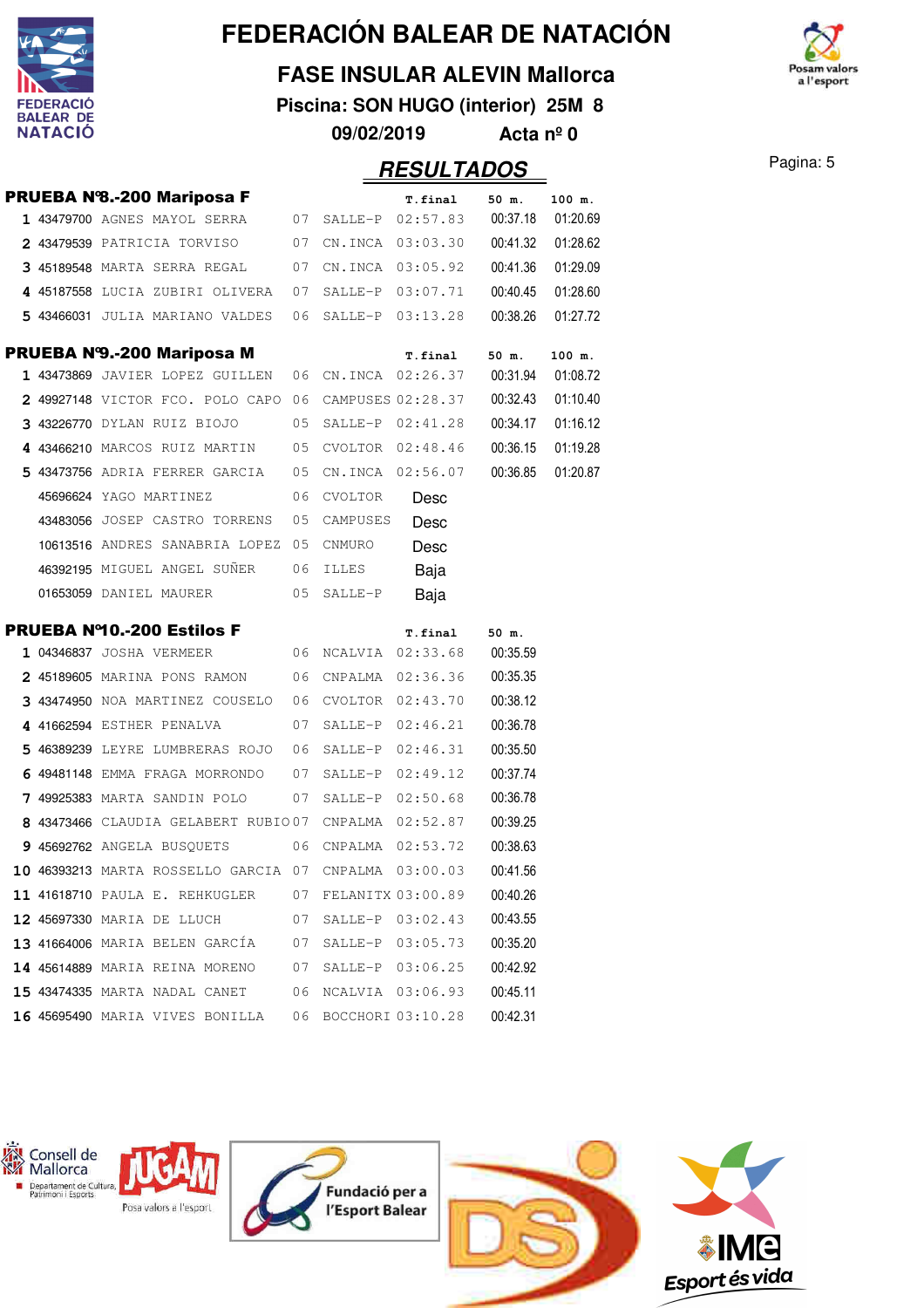

W

### **FEDERACIÓN BALEAR DE NATACIÓN**

#### **FASE INSULAR ALEVIN Mallorca**

**Piscina: SON HUGO (interior) 25M 8**

**09/02/2019 Acta nº 0**



**PECULTADOS** Pagina: 6

|  |                                                                          |    |                      | KESULIADUS          |          |          |          |
|--|--------------------------------------------------------------------------|----|----------------------|---------------------|----------|----------|----------|
|  | <b>PRUEBA Nº10.-200 Estilos F</b>                                        |    |                      | T.final             | 50 m.    |          |          |
|  | 17 43482680 CRISTINA CIFRE GARCIA 06 BOCCHORI 03:10.96  00:41.94         |    |                      |                     |          |          |          |
|  | 18 45185729 MIREIA VANRELL 07 CNPALMA 03:13.67 00:44.96                  |    |                      |                     |          |          |          |
|  | 19 46388440 AUBA RIBAS FERRIOL 07 SALLE-P 03:15.18 00:44.73              |    |                      |                     |          |          |          |
|  | 20 41622915 MARTA BORDOY CRUCERA 06 ES.ARTA 04:08.52                     |    |                      |                     | 00:55.70 |          |          |
|  | 46391932 URSULA SALAS BASCUÑANA06 SALLE-P                                |    |                      | Desc                |          |          |          |
|  | 46392122 SANDRA CASTELL CORTES 07 MASTBAL                                |    |                      | Desc                |          |          |          |
|  | 43467476 JULIA COLINO ALONSO 07 MASTBAL Desc                             |    |                      |                     |          |          |          |
|  | <b>PRUEBA Nº11.-200 Estilos M</b>                                        |    |                      | T.final             | 50 m.    |          |          |
|  | 1 43471880 JORDI CINTA PEREZ 05 CN.INCA 02:25.23 00:32.06                |    |                      |                     |          |          |          |
|  | 2 49606072 JOSEP PASCUAL MUT 05 CNPALMA 02:26.79 00:31.28                |    |                      |                     |          |          |          |
|  | $3$ 41664005 juan garcia vives $06$ salle-p $02:27.37$                   |    |                      |                     | 00:33.38 |          |          |
|  | 4 43463962 hugo guerrero lopez - 05 salle-p 02:31.90                     |    |                      |                     | 00:33.01 |          |          |
|  | 5 49614662 GONZALO FERRON 05 CNPALMA 02:33.05                            |    |                      |                     | 00:33.50 |          |          |
|  | 6 02069170 KEVIN NICOLAS RADU $\qquad$ 06 CNPALMA 02:34.28               |    |                      |                     | 00:32.68 |          |          |
|  | 7 45614938 GUILLEM FEMENIA CRESPI05 SALLE-P 02:36.31                     |    |                      |                     | 00:34.51 |          |          |
|  | 8 45187630 MIGUEL GUZMAN PINTO 05 CNPALMA 02:39.78                       |    |                      |                     | 00:36.18 |          |          |
|  | 9 45691572 ANDREAS CARRASCAL     06 CNPALMA 02:41.05                     |    |                      |                     | 00:34.25 |          |          |
|  | 10 76592643 CAYETANO M. LAPRESTA $05$ CNPALMA $02:44.28$                 |    |                      |                     | 00:36.85 |          |          |
|  |                                                                          |    |                      |                     | 00:37.75 |          |          |
|  | 12 45697045 MARTIN VILI GRIGOROV 05 CNPALMA 02:52.78                     |    |                      |                     | 00:41.19 |          |          |
|  | 13 43461584 PAU SOCIAS ROIG 06 CVOLTOR 02:56.84                          |    |                      |                     | 00:43.78 |          |          |
|  | 14 45611299 JUAN MANUEL NUÑEZ 05 ILLES 02:57.30                          |    |                      |                     | 00:40.59 |          |          |
|  | 15 49483562 ALEX JOAN ROMERO LLUCH06 CNPALMA 02:57.91 00:37.84           |    |                      |                     |          |          |          |
|  | 16 45696625 IKER MARTINEZ 06 CVOLTOR 03:15.90                            |    |                      |                     | 00:47.23 |          |          |
|  | <b>PRUEBA Nº12.-400 Libres F</b>                                         |    |                      | T.final             | 50 m.    | 100 m.   | $200$ m. |
|  | 1 43476271 ARIADNA MORA FERRANDIS06 SALLE-P 04:32.80  00:30.81  01:05.68 |    |                      |                     |          |          | 02:15.86 |
|  | 2 01579553 ESTELLA LLUM TONRATH                                          | 07 | CAMPUSES 04:46.93    |                     | 00:32.07 | 01:08.48 | 02:23.86 |
|  | 3 43475079 SARAH HOLGADO BARAHONA 07 CNPALMA 04:47.74                    |    |                      |                     | 00:32.24 | 01:08.59 | 02:22.52 |
|  | 4 43467319 MAR VELASCO ROCHON                                            |    | 07 CAMPUSES 05:12.01 |                     | 00:35.42 | 01:15.69 | 02:36.22 |
|  | 5 43479700 AGNES MAYOL SERRA                                             | 07 | SALLE-P 05:12.48     |                     | 00:35.09 | 01:13.71 | 02:34.68 |
|  | 6 41709410 MARTA JULIA MARTORELL 07 FELANITX 05:25.06                    |    |                      |                     | 00:37.81 | 01:18.93 | 02:43.14 |
|  | 7 43470221 ADELA GARRIDO MORENO                                          |    |                      | 06 CNPALMA 05:28.31 | 00:37.77 | 01:19.36 | 02:43.74 |
|  | 8 43470770 ESTHER BLANQUE FAJARDO06 MASTBAL 05:33.95                     |    |                      |                     | 00:35.23 | 01:15.82 | 02:41.15 |
|  |                                                                          |    |                      |                     |          |          |          |

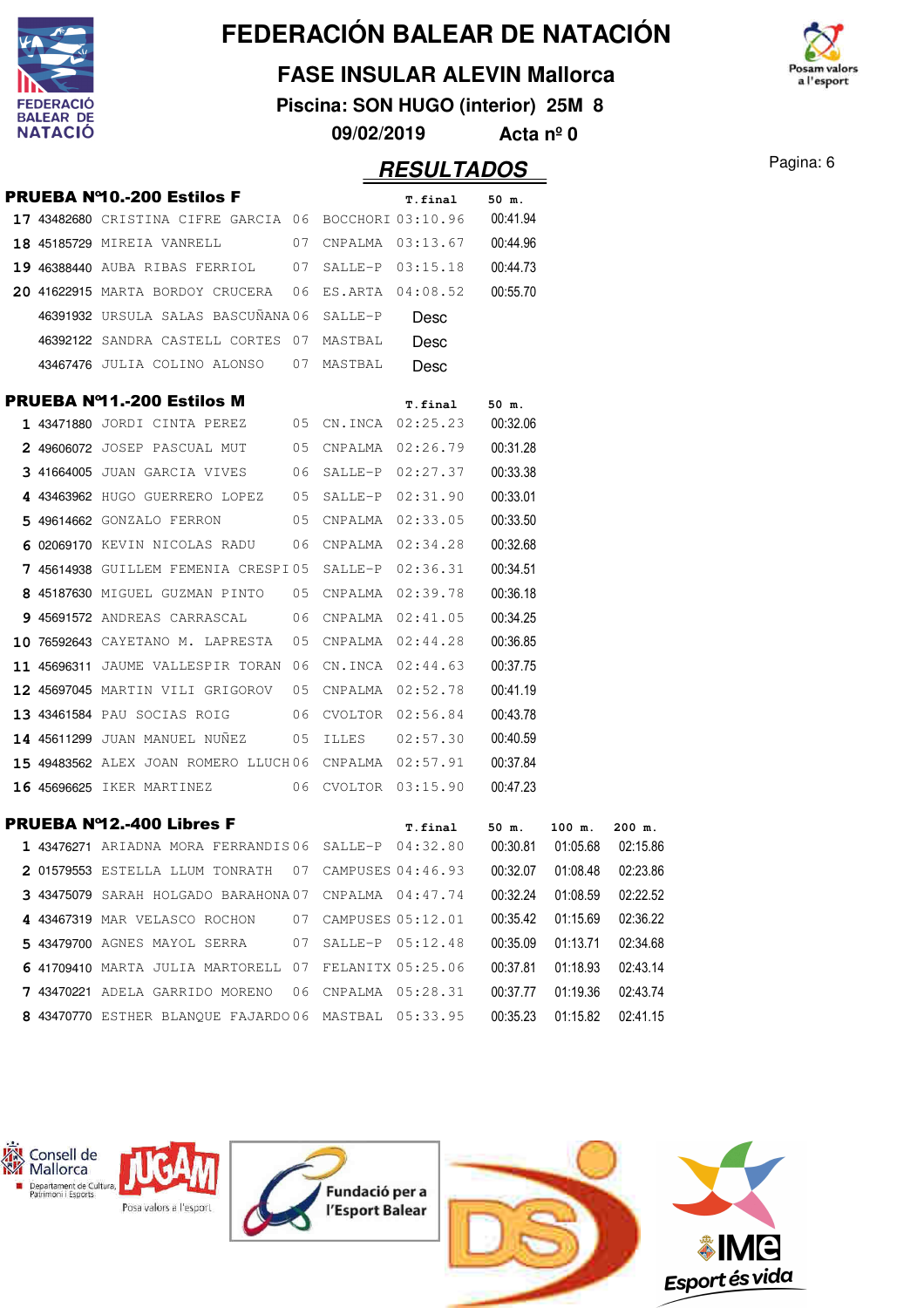

#### **FASE INSULAR ALEVIN Mallorca**

**Piscina: SON HUGO (interior) 25M 8 09/02/2019 Acta nº 0**

a l'esport

**RESULTADOS** Pagina: 7

|  | <b>PRUEBA Nº12.-400 Libres F</b>                         |    |                  | T.final          | 50 m.    | 100 m.   | 200 m.              |          |
|--|----------------------------------------------------------|----|------------------|------------------|----------|----------|---------------------|----------|
|  | 9 41692085 ARIADNA REUS SANS 07 CN.INCA 05:42.55         |    |                  |                  | 00:39.51 | 01:21.75 | 02:50.44            |          |
|  | 10 49610021 NEREA PEREZ PEREZ 06 CN.INCA 05:46.05        |    |                  |                  | 00:39.31 | 01:21.62 | 02:52.17            |          |
|  | 11 43232139 AINA BELTRAN AMOEDO 06 CN.INCA 05:53.81      |    |                  |                  | 00:36.72 | 01:18.94 | 02:49.70            |          |
|  | 12 08768907 ESTER DANAIL ANDREEVA 06 CVOLTOR 06:02.63    |    |                  |                  | 00:38.16 |          | 01:23.08 02:59.03   |          |
|  | 13 43465336 LAIA Mª DE LA CRUZ 06 MASTBAL 06:11.96       |    |                  |                  | 00:40.86 |          | 01:26.97 03:04.95   |          |
|  | 46388014 AINA THOMAS TABERNER 06 CNPALMA                 |    |                  | N.p.             |          |          |                     |          |
|  | <b>PRUEBA Nº13.-800 Libres F</b>                         |    |                  | T.final          | 50 m.    | $100$ m. | $200$ m.            | 400 m.   |
|  | 1 43476271 ARIADNA MORA FERRANDIS06 SALLE-P 09:25.00     |    |                  |                  | 00:31.65 | 01:06.89 | 02:19.00            | 04:43.15 |
|  | 2 43479539 PATRICIA TORVISO         07  CN.INCA 11:03.83 |    |                  |                  | 00:38.45 |          | 01:20.09   02:43.89 | 05:34.08 |
|  | $3$ 41709410 MARTA JULIA MARTORELL 07 FELANITX 11:06.16  |    |                  |                  | 00:38.39 |          | 01:19.35 02:43.48   | 05:34.29 |
|  | 4 45189548 MARTA SERRA REGAL     07 CN.INCA 11:18.37     |    |                  |                  | 00:38.62 |          | 01:20.34 02:44.64   | 05:34.41 |
|  | 5 49481006 LUCIA MOYA JIMENEZ 07 NCALVIA 11:25.71        |    |                  |                  | 00:39.31 |          | 01:21.86 02:46.82   | 05:39.17 |
|  | PRUEBA Nº14.-400 Libres M                                |    |                  | T.final          | 50 m.    | 100 m.   | 200 m.              |          |
|  | 1 09897080 ALEX EMERY SACH 05 SALLE-P 04:27.43           |    |                  |                  | 00:30.08 | 01:02.75 | 02:10.76            |          |
|  | $2$ 49927148 victor FCO. Polo capo 06 campuses 04:28.60  |    |                  |                  | 00:30.29 | 01:03.50 | 02:11.28            |          |
|  | 3 45370659 ALEJANDRO GOMEZ MILLAN 05 CAMPUSES 04:31.06   |    |                  |                  | 00:30.39 | 01:03.61 | 02:13.00            |          |
|  | 4 43232272 JORGE SABATER ESPINOSA06 SALLE-P 04:33.37     |    |                  |                  | 00:29.91 | 01:02.76 | 02:11.43            |          |
|  | 5 43460901 JAVIER HOLGADO           05 CNPALMA 04:39.08  |    |                  |                  | 00:30.96 | 01:04.56 | 02:14.73            |          |
|  | 6 43463962 HUGO GUERRERO LOPEZ 05 SALLE-P 04:46.46       |    |                  |                  | 00:31.80 | 01:06.68 | 02:18.73            |          |
|  | 7 43466668 JAIME FLORIT CASTILLO 05 CVOLTOR 04:51.03     |    |                  |                  | 00:33.64 | 01:11.56 | 02:25.30            |          |
|  | 8 45187470 URIEL HARO PEREZ 05 CAMPUSES 04:51.57         |    |                  |                  | 00:32.28 | 01:09.00 | 02:23.92            |          |
|  | 9 45693046 CIRO ASCANIO SAIZ 06 NCALVIA 05:04.64         |    |                  |                  | 00:33.05 | 01:10.63 | 02:29.36            |          |
|  | $10$ 45697045 MARTIN VILI GRIGOROV 05 CNPALMA 05:06.63   |    |                  |                  | 00:32.46 | 01:09.56 | 02:28.15            |          |
|  | 11 43226770 DYLAN RUIZ BIOJO 05 SALLE-P 05:13.65         |    |                  |                  | 00:35.48 | 01:15.49 | 02:35.88            |          |
|  | 12 45184835 TONI BERGAS COMAS 05 SALLE-P 05:14.06        |    |                  |                  | 00:35.52 | 01:14.33 | 02:34.90            |          |
|  | 13 45610144 JOAN MIQUEL NIETO 6 CNPALMA 05:29.84         |    |                  |                  | 00:37.55 | 01:18.27 | 02:41.69            |          |
|  | 14 41664334 MARC TOMAS MORCILLO 06 CVOLTOR 05:41.62      |    |                  |                  | 00:38.97 | 01:21.21 | 02:49.10            |          |
|  | 15 49609494 JOAQUIN RODRIGUEZ                            | 06 | NCALVIA 05:55.30 |                  | 00:38.42 | 01:22.77 | 02:54.69            |          |
|  | 16 41623479 ANDREU APARICIO                              | 06 |                  | CN.INCA 05:57.53 | 00:40.26 | 01:23.98 | 04:29.15            |          |
|  | 45185607 LLUIS VICENS BUJOSA                             | 05 | CNPALMA          | Desc             |          |          |                     |          |
|  | <b>PRUEBA Nº15.-200 Braza F</b>                          |    |                  | T.final          | 50 m.    | 100 m.   |                     |          |
|  | 1 45189605 MARINA PONS RAMON                             | 06 | CNPALMA          | 02:56.34         | 00:38.85 | 01:24.19 |                     |          |

2 43473466 CLAUDIA GELABERT RUBIO 07 CNPALMA 02:59.82 00:40.46 01:26.18

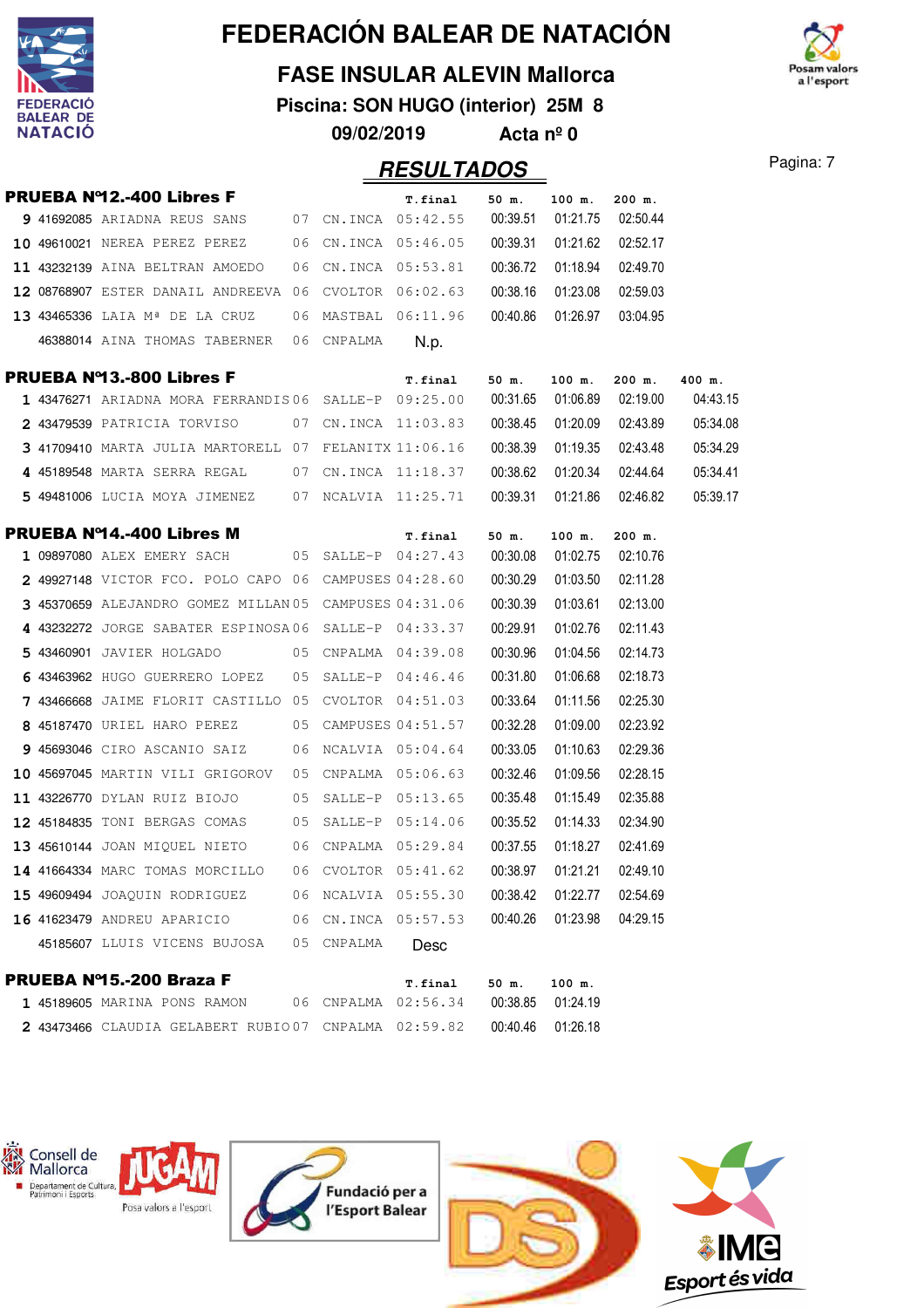

W

### **FEDERACIÓN BALEAR DE NATACIÓN**

#### **FASE INSULAR ALEVIN Mallorca**

**Piscina: SON HUGO (interior) 25M 8**

**09/02/2019 Acta nº 0**



Pagina: 8 **RESULTADOS**

|  |                                                          |    |         | ,,,,,,,,,,,,,,,,     |          |          |
|--|----------------------------------------------------------|----|---------|----------------------|----------|----------|
|  | <b>PRUEBA Nº15.-200 Braza F</b>                          |    |         | T.final              | 50 m.    | 100 m.   |
|  | $3$ 49481148 EMMA FRAGA MORRONDO $07$ SALLE-P $02:59.96$ |    |         |                      | 00:41.03 | 01:26.62 |
|  | 4 43474335 MARTA NADAL CANET                             | 06 |         | NCALVIA 03:11.20     | 00:42.97 | 01:32.59 |
|  | 5 45697330 MARIA DE LLUCH                                | 07 |         | SALLE-P 03:16.59     | 00:45.22 | 01:35.05 |
|  | 6 43477809 ADRIANA GATTI TASCON                          | 07 |         | NCALVIA 03:19.45     | 00:44.31 | 01:34.86 |
|  | <b>7 45610448</b> ARIADNA ANAYA BAUZA                    | 06 |         | SALLE-P 03:25.79     | 00:44.80 | 01:35.94 |
|  | 8 41616471 JOANA AINA CARRIO                             | 06 |         | ES.ARTA 03:29.39     | 00:46.53 | 01:39.34 |
|  | 9 42374837 CARLOTA MIRA BROWN 07 ES.ARTA 03:50.54        |    |         |                      | 00:50.60 | 01:47.90 |
|  | PRUEBA Nº16.-200 Braza M                                 |    |         | T.final              | 50 m.    | 100 m.   |
|  | 1 43471880 JORDI CINTA PEREZ 05 CN.INCA 02:35.89         |    |         |                      | 00:33.78 | 01:12.90 |
|  | 2 45614938 GUILLEM FEMENIA CRESPI05 SALLE-P 02:46.62     |    |         |                      | 00:38.35 | 01:21.40 |
|  | $3$ 49614662 gonzalo ferron $05$ cnpalma $02:51.20$      |    |         |                      | 00:38.93 | 01:22.40 |
|  | 4 43228837 PAU RUDOPH MASSANET 05                        |    |         | CVOLTOR 02:53.93     | 00:38.68 | 01:23.77 |
|  | 5 45696311 JAUME VALLESPIR TORAN 06                      |    |         | CN.INCA 02:57.87     | 00:40.38 | 01:24.21 |
|  | 43233208 HECTOR GAMEZ ALVAREZ 06                         |    | NCALVIA | Desc                 |          |          |
|  | 45191343 PAU PEREZ RIUTORT 05 CVOLTOR                    |    |         | Desc                 |          |          |
|  | <b>PRUEBA Nº17.-100 Libres F</b>                         |    |         | T.final              | 50 m.    |          |
|  | <b>1 04346837</b> JOSHA VERMEER                          |    |         | 06 NCALVIA 01:01.89  | 00:29.88 |          |
|  | 2 49868937 CARLA LLABRES PEDRET                          | 06 |         | $SALLE-P$ $01:02.43$ | 00:29.76 |          |
|  | 3 46389239 LEYRE LUMBRERAS ROJO                          | 06 |         | $SALLE-P$ $01:07.08$ | 00:32.61 |          |
|  | 4 43467319 MAR VELASCO ROCHON                            | 07 |         | CAMPUSES 01:07.43    | 00:31.94 |          |
|  | 5 45614949 JULIA MOREY REBASSA    06                     |    |         | SALLE-P 01:07.82     | 00:33.06 |          |
|  | 6 49925383 MARTA SANDIN POLO                             | 07 |         | SALLE-P 01:08.37     | 00:32.40 |          |
|  | 7 43479539 PATRICIA TORVISO                              | 07 |         | CN.INCA 01:10.34     | 00:34.31 |          |
|  | 8 49481006 LUCIA MOYA JIMENEZ 07                         |    |         | NCALVIA 01:10.59     | 00:33.58 |          |
|  | $946391932$ URSULA SALAS BASCUÑANA06 SALLE-P $01:10.82$  |    |         |                      | 00:33.54 |          |
|  | 10 09690446 LUNA CHIMA 2007 CAMPUSES 01:11.09            |    |         |                      | 00:33.50 |          |
|  | 11 43470770 ESTHER BLANQUE FAJARDO06 MASTBAL 01:11.31    |    |         |                      | 00:33.18 |          |
|  | 12 41622239 MARINA DIAZ PERELLO                          | 07 |         | FELANITX 01:12.65    | 00:34.92 |          |
|  | 13 46388440 AUBA RIBAS FERRIOL 07                        |    |         | $SALLE-P$ $01:12.87$ | 00:35.03 |          |
|  | 14 41664944 ONA GUASP BERGA                              | 07 |         | SALLE-P 01:13.86     | 00:34.12 |          |
|  | 15 43466031 JULIA MARIANO VALDES 06                      |    |         | $SALLE-P$ $01:14.02$ | 00:35.28 |          |
|  | 16 49610021 NEREA PEREZ PEREZ                            | 06 |         | CN.INCA 01:16.26     | 00:36.61 |          |
|  | <b>17 41664764</b> NEUS QUETGLAS                         | 06 |         | NCALVIA 01:16.51     | 00:35.87 |          |
|  |                                                          |    |         |                      |          |          |

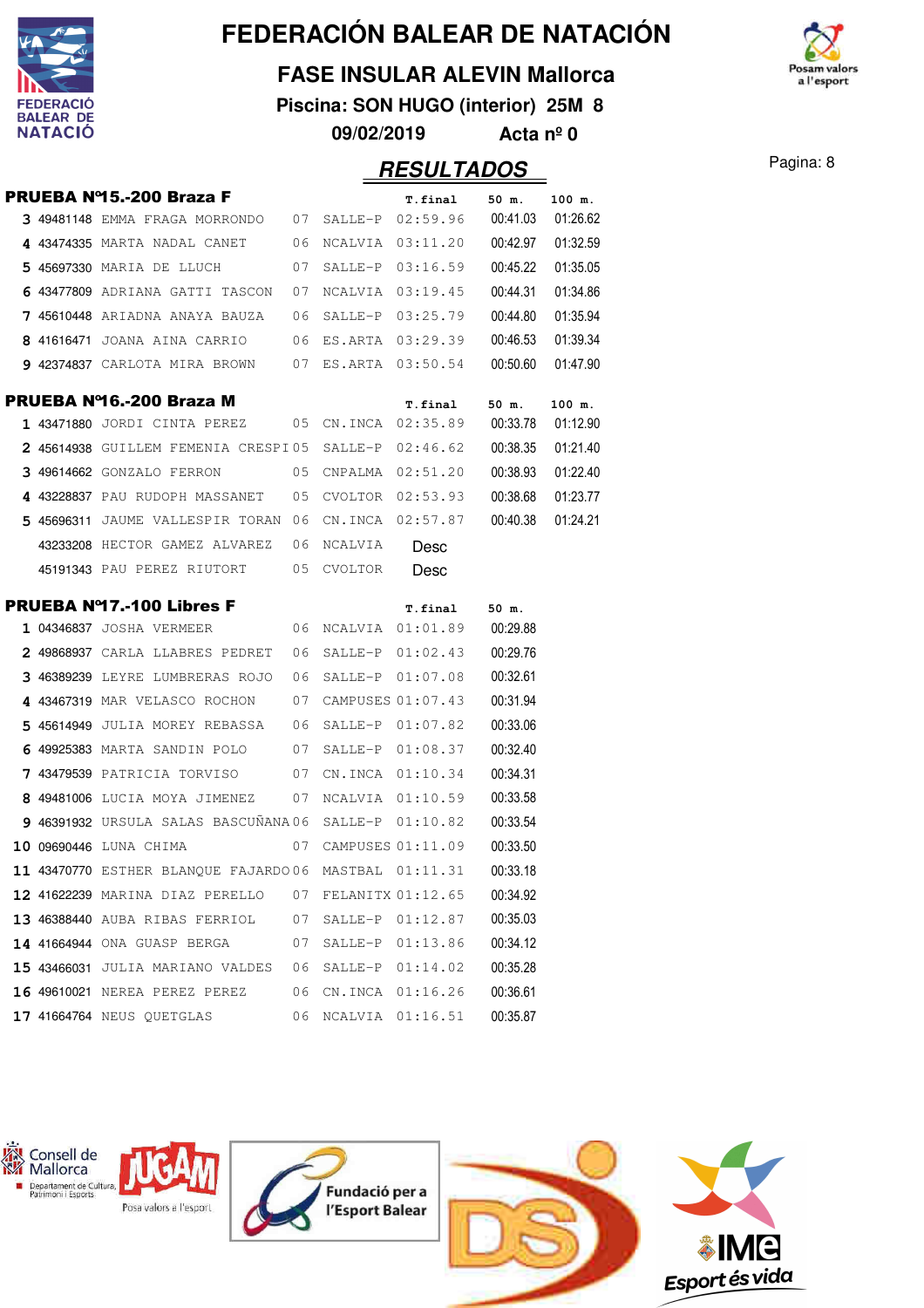

#### **FASE INSULAR ALEVIN Mallorca**

**Piscina: SON HUGO (interior) 25M 8**

**09/02/2019 Acta nº 0**



**RESULTADOS** Pagina: 9

|  | <b>PRUEBA Nº17.-100 Libres F</b>                         |      |                   | T.final                        | 50 m.             |
|--|----------------------------------------------------------|------|-------------------|--------------------------------|-------------------|
|  | 18 45187558 LUCIA ZUBIRI OLIVERA 07 SALLE-P 01:16.57     |      |                   |                                | 00:37.39          |
|  | 07<br>19 41692085 ARIADNA REUS SANS                      |      |                   | CN.INCA 01:17.06               | 00:36.54          |
|  | 20 45189383 MARIA TASCON DOLS<br>06                      |      |                   | NCALVIA 01:17.28               | 00:36.23          |
|  | 21 08768907 ESTER DANAIL ANDREEVA 06                     |      |                   | CVOLTOR $01:17.68$             | 00:36.51          |
|  | <b>22 45697326</b> AINA GONZALEZ                         | 07   |                   | SALLE-P 01:17.69               | 00:36.46          |
|  | 23 43476920 LUCIA DEL VALLE MARIN 07                     |      | CAMPUSES 01:18.28 |                                | 00:36.81          |
|  | 24 43465336 LAIA Mª DE LA CRUZ 06                        |      |                   | MASTBAL 01:18.49               | 00:37.21          |
|  | 25 41616471 JOANA AINA CARRIO 06                         |      | ES.ARTA 01:19.95  |                                | 00:37.86          |
|  | 26 41662195 MARTA ROCA RODADO 07                         |      | CVOLTOR 01:20.02  |                                | 00:38.39          |
|  | 27 43475126 JULIETA LOPEZ DAMIGO                         | - 06 | CN.INCA 01:20.67  |                                | 00:36.40          |
|  | 28 41664006 MARIA BELEN GARCÍA 07                        |      |                   | SALLE-P 01:21.80               | 00:37.62          |
|  | 29 45187771 LAURA RAMOS MAYOL 07 CAMPUSES 01:22.96       |      |                   |                                | 00:39.91          |
|  | <b>30 42374837</b> CARLOTA MIRA BROWN 07                 |      |                   | ES.ARTA 01:23.48               | 00:39.47          |
|  | 31 45610448 ARIADNA ANAYA BAUZA 06                       |      |                   | SALLE-P 01:25.94               | 00:40.46          |
|  | 32 41622915 MARTA BORDOY CRUCERA 06                      |      |                   | ES.ARTA 01:35.02               | 00:44.09          |
|  | 08827327 ANNA GENOVA RADEVA 07                           |      | CNPALMA           | Baja                           |                   |
|  | 41711682 gemma valera                                    | 07   | CNPALMA           | Baja                           |                   |
|  |                                                          |      |                   |                                |                   |
|  | <b>PRUEBA Nº18.-100 Libres M</b>                         |      |                   |                                |                   |
|  | 1 09897080 ALEX EMERY SACH                               |      |                   | T.final<br>05 SALLE-P 00:57.74 | 50 m.<br>00:28.37 |
|  | 2 43473869 JAVIER LOPEZ GUILLEN 06                       |      |                   | CN.INCA 00:58.98               | 00:28.47          |
|  | $3$ 45370659 ALEJANDRO GOMEZ MILLAN 05 CAMPUSES 01:01.27 |      |                   |                                | 00:28.96          |
|  | 4 43460901 JAVIER HOLGADO                                | 05   |                   | CNPALMA 01:01.30               | 00:29.75          |
|  | 5 43483056 JOSEP CASTRO TORRENS 05                       |      | CAMPUSES 01:01.65 |                                | 00:29.56          |
|  | 6 45693738 JAUME PONS SANTAMARIA 06                      |      |                   | CNMURO 01:02.43                | 00:30.09          |
|  | 7 49607808 MIQUEL RIBOT MORELL 05                        |      | NCALVIA 01:03.50  |                                | 00:30.34          |
|  | 8 43225567 VICTOR GATTI TASCON 05                        |      |                   | NCALVIA 01:03.60               | 00:30.25          |
|  | 9 41663833 ALBERT PORTER VICENS 05                       |      | SALLE-P 01:03.64  |                                | 00:30.09          |
|  | 10 43220670 MARC FLORES MASSOT 05 SALLE-P 01:05.13       |      |                   |                                | 00:30.85          |
|  | $11$ 76592643 CAYETANO M. LAPRESTA 05 CNPALMA 01:05.14   |      |                   |                                | 00:31.26          |
|  | 12 45691572 ANDREAS CARRASCAL 06 CNPALMA 01:05.65        |      |                   |                                | 00:31.06          |
|  | 13 43227645 DANIEL LLOMPART                              |      |                   | 05 SALLE-P 01:06.17            | 00:31.97          |
|  | 14 45188423 ALBERT FONTIRROIG JUAN 05 CVOLTOR 01:06.93   |      |                   |                                | 00:31.81          |
|  | 15 45693046 CIRO ASCANIO SAIZ 06 NCALVIA 01:09.46        |      |                   |                                | 00:32.56          |

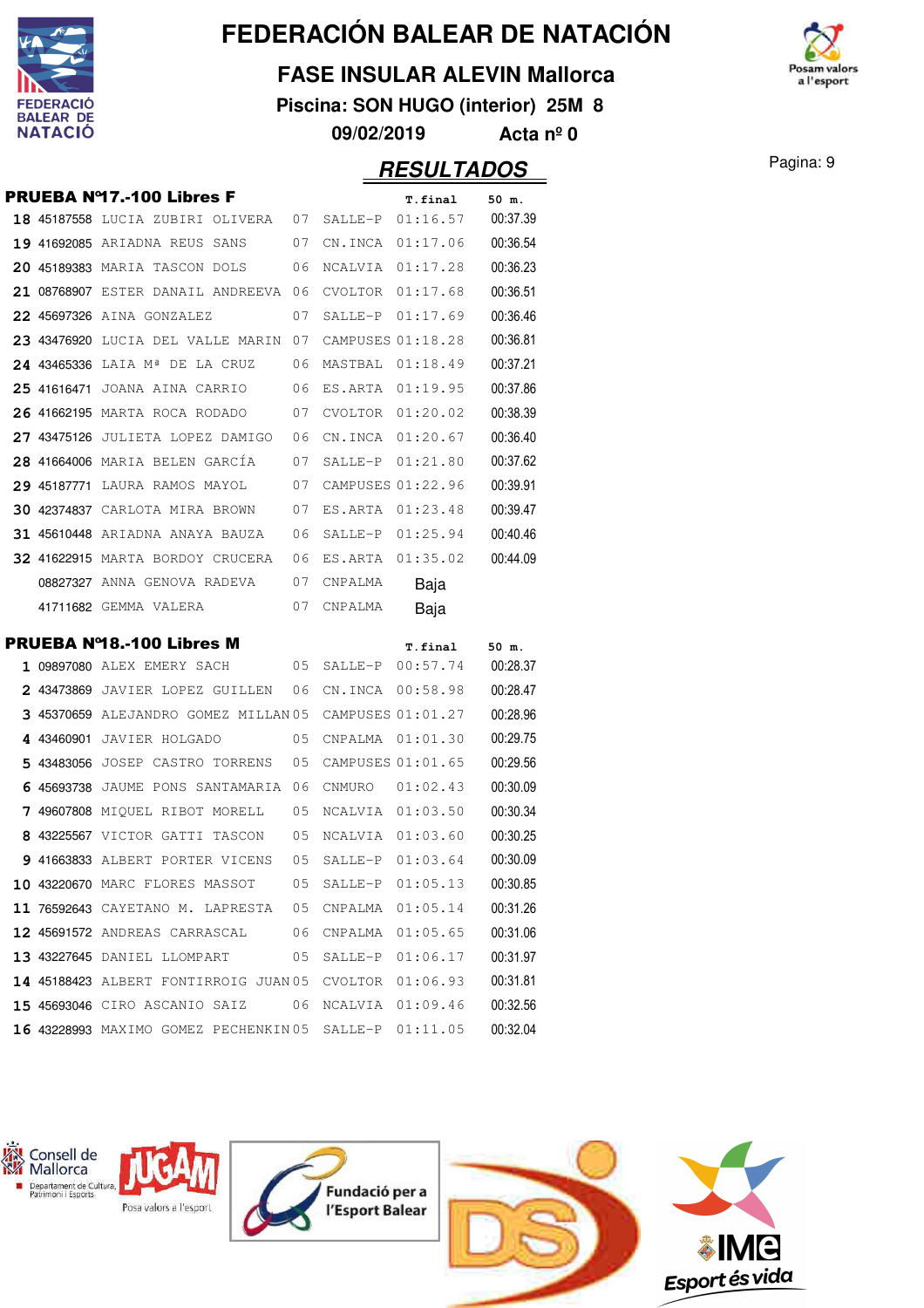

#### **FASE INSULAR ALEVIN Mallorca**

**Piscina: SON HUGO (interior) 25M 8**

**09/02/2019 Acta nº 0**



Pagina: 10

|  |                                                              |            | <b>RESULTADOS</b>   |          |        |
|--|--------------------------------------------------------------|------------|---------------------|----------|--------|
|  | <b>PRUEBA Nº18.-100 Libres M</b>                             |            | <b>T.final</b>      | 50 m.    |        |
|  | 17 43471170 MARC ADAM O'CONNOR 05 NCALVIA 01:11.60           |            |                     | 00:33.80 |        |
|  | 18 45611299 JUAN MANUEL NUÑEZ 05 ILLES                       |            | 01:11.65            | 00:34.32 |        |
|  | 19 49483562 ALEX JOAN ROMERO LLUCH06 CNPALMA 01:11.83        |            |                     | 00:33.45 |        |
|  | 20 41664334 MARC TOMAS MORCILLO 06 CVOLTOR 01:14.43          |            |                     | 00:36.55 |        |
|  | 21 49605681 VALENTIN ASERMOZ 05 CVOLTOR 01:14.46             |            |                     | 00:34.66 |        |
|  | 22 45610144 JOAN MIQUEL NIETO 06 CNPALMA 01:16.53            |            |                     | 00:37.31 |        |
|  | 23 09379003 MARK SANTIAGO FLOREA 05 CNPALMA 01:16.68         |            |                     | 00:36.37 |        |
|  | 24 43463842 ALVARO GARCIA BAZAN 06 CNPALMA 01:20.14          |            |                     | 00:37.01 |        |
|  | 25 43476877 VICTOR CASTAÑER                                  |            | 06 CNPALMA 01:20.55 | 00:37.10 |        |
|  | 26 45612184 IVAN FERNANDEZ ROZALEN06 CVOLTOR 01:20.61        |            |                     | 00:38.81 |        |
|  | <b>27 41623479</b> ANDREU APARICIO $06$ CN.INCA $01:23.98$   |            |                     | 00:40.55 |        |
|  | 01653059 DANIEL MAURER                                       | 05 SALLE-P | Baja                |          |        |
|  | 41658056 ADRIA CHEVALIER                                     | 06 CNMURO  | Baja                |          |        |
|  | PRUEBA Nº19.-200 Espalda F                                   |            | <b>T.final</b>      | 50 m.    | 100 m. |
|  | 1 01579553 ESTELLA LLUM TONRATH  07 CAMPUSES 02:29.33        |            |                     | 00:34.56 |        |
|  | $2$ 43475079 SARAH HOLGADO BARAHONA 07 CNPALMA 02:30.54      |            |                     | 00:36.24 |        |
|  | 3 41622760 ANGELS MARTI GINARD 06 ES.ARTA 02:38.35           |            |                     | 00:36.40 |        |
|  | 4 49923806 MARIONA MANRESA 66 SALLE-P 02:41.68               |            |                     | 00:38.00 |        |
|  | 5 45692762 ANGELA BUSQUETS 06 CNPALMA 02:42.59               |            |                     | 00:38.82 |        |
|  | 6 43470221 ADELA GARRIDO MORENO 06 CNPALMA 02:51.19          |            |                     | 00:40.63 |        |
|  | 7 41618710 PAULA E. REHKUGLER 07 FELANITX 02:56.69           |            |                     | 00:41.84 |        |
|  | 8 45614889 MARIA REINA MORENO 07 SALLE-P 02:57.90            |            |                     | 00:39.84 |        |
|  | 46388014 AINA THOMAS TABERNER 06 CNPALMA                     |            | Baja                |          |        |
|  | PRUEBA N'20.-200 Espalda M                                   |            | T.final             | 50 m.    | 100 m. |
|  | 1 49606072 JOSEP PASCUAL MUT 05 CNPALMA 02:21.20             |            |                     | 00:32.22 |        |
|  | 2 43233522 ALFONSO REINA MORENO                              |            | 05 SALLE-P 02:21.68 | 00:33.04 |        |
|  | 3 45187630 MIGUEL GUZMAN PINTO 05 CNPALMA 02:31.46           |            |                     | 00:36.40 |        |
|  | 4 43461584 PAU SOCIAS ROIG 6 06 CVOLTOR 02:50.94             |            |                     | 00:39.99 |        |
|  | 5 45696625 IKER MARTINEZ 66 CVOLTOR 03:07.45                 |            |                     | 00:46.15 |        |
|  | PRUEBA Nº21.-100 Mariposa F                                  |            | <b>T.final</b>      | 50 m.    |        |
|  | 1 43479700 AGNES MAYOL SERRA 07 SALLE-P 01:16.59 00:36.54    |            |                     |          |        |
|  |                                                              |            |                     |          |        |
|  | 2 46389239 LEYRE LUMBRERAS ROJO 06 SALLE-P 01:17.03 00:36.39 |            |                     |          |        |

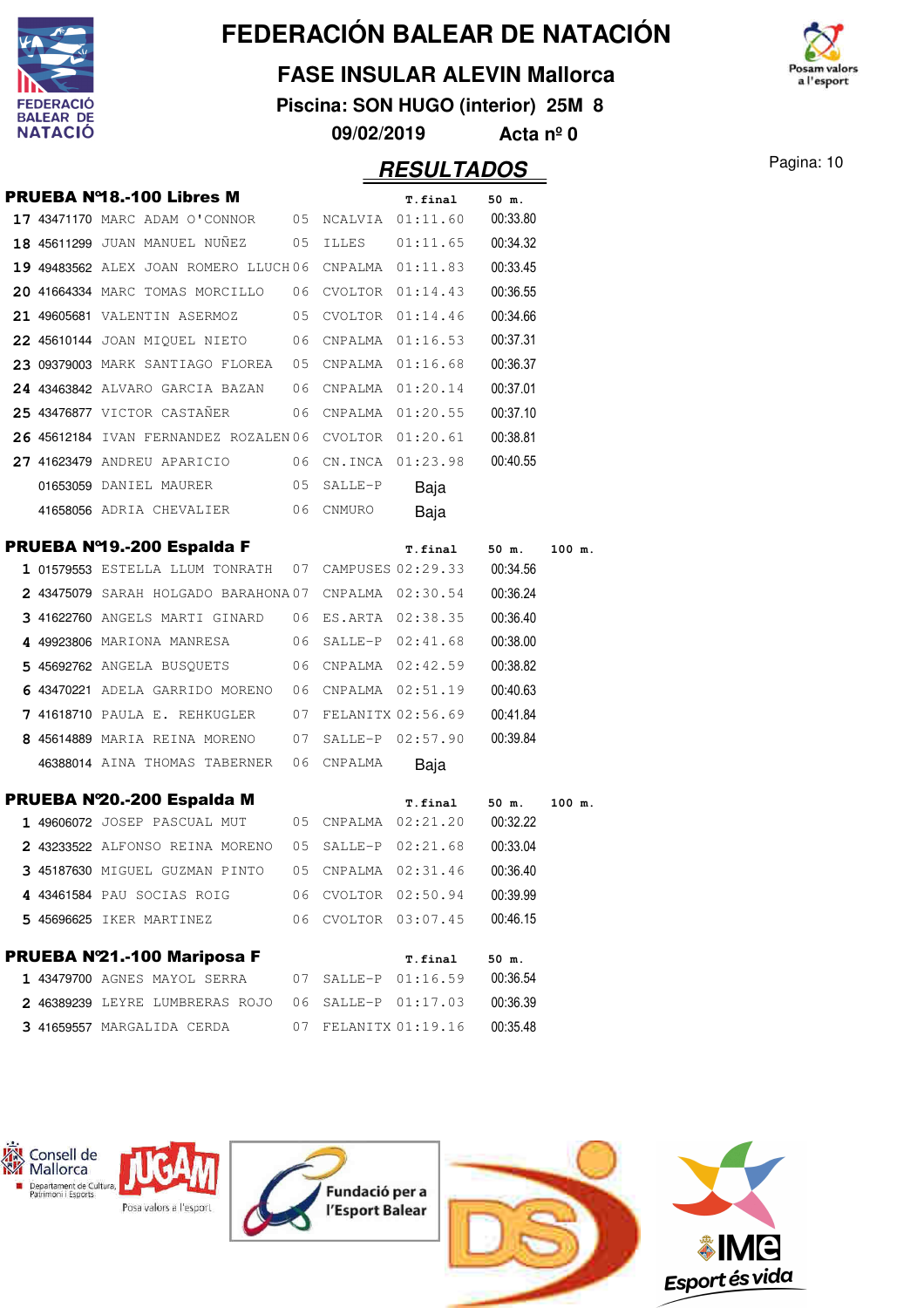

#### **FASE INSULAR ALEVIN Mallorca**

**Piscina: SON HUGO (interior) 25M 8**



#### **RESULTADOS** Pagina: 11

**09/02/2019 Acta nº 0**

|  | PRUEBA Nº21.-100 Mariposa F                                  |    |         | T.final              | $50$ m.  |          |
|--|--------------------------------------------------------------|----|---------|----------------------|----------|----------|
|  | 4 49925383 MARTA SANDIN POLO 07 SALLE-P 01:21.96 00:38.06    |    |         |                      |          |          |
|  | 5 45187558 LUCIA ZUBIRI OLIVERA 07                           |    |         | SALLE-P 01:23.87     | 00:39.93 |          |
|  | 6 46393213 MARTA ROSSELLO GARCIA 07                          |    |         | CNPALMA 01:26.65     | 00:39.81 |          |
|  | 7 43466031 JULIA MARIANO VALDES                              | 06 |         | SALLE-P 01:26.72     | 00:38.64 |          |
|  | 8 45189548 MARTA SERRA REGAL                                 | 07 |         | CN.INCA 01:27.53     | 00:40.53 |          |
|  | 9 45185729 MIREIA VANRELL                                    | 07 |         | CNPALMA 01:31.02     | 00:41.96 |          |
|  | 10 45697326 AINA GONZALEZ                                    | 07 |         | SALLE-P 01:36.62     | 00:45.89 |          |
|  | 11 41664006 MARIA BELEN GARCÍA 07                            |    |         | SALLE-P 01:39.85     | 00:44.03 |          |
|  | 12 41662195 MARTA ROCA RODADO 07 CVOLTOR 01:44.34            |    |         |                      | 00:47.88 |          |
|  | PRUEBA N°22.-100 Mariposa M                                  |    |         |                      |          |          |
|  | 1 43473869 JAVIER LOPEZ GUILLEN 06 CN.INCA 01:06.24 00:30.80 |    |         | T.final              | 50 m.    |          |
|  | 2 10613516 ANDRES SANABRIA LOPEZ 05                          |    |         | CNMURO 01:07.62      | 00:32.11 |          |
|  | 3 43466668 JAIME FLORIT CASTILLO 05                          |    |         | CVOLTOR 01:09.68     | 00:32.93 |          |
|  | 4 02069170 KEVIN NICOLAS RADU                                | 06 |         | CNPALMA  01:10.32    | 00:32.00 |          |
|  | 5 43483056 JOSEP CASTRO TORRENS                              |    |         | 05 CAMPUSES 01:10.33 | 00:32.19 |          |
|  | 6 45691572 ANDREAS CARRASCAL                                 | 06 |         | CNPALMA 01:13.36     | 00:34.61 |          |
|  | 7 43473756 ADRIA FERRER GARCIA                               | 05 |         | CN.INCA 01:14.46     | 00:35.08 |          |
|  | 8 43226770 DYLAN RUIZ BIOJO 05                               |    |         | SALLE-P 01:15.33     | 00:34.62 |          |
|  | 9 45696624 YAGO MARTINEZ 06                                  |    |         | CVOLTOR 01:31.81     | 00:44.61 |          |
|  | 43227645 DANIEL LLOMPART                                     | 05 | SALLE-P | Desc                 |          |          |
|  | 49483562 ALEX JOAN ROMERO LLUCH06 CNPALMA                    |    |         | Desc                 |          |          |
|  | 01653059 DANIEL MAURER                                       | 05 | SALLE-P | Baja                 |          |          |
|  |                                                              |    |         |                      |          |          |
|  | <b>PRUEBA Nº23.-400 Estilos F</b>                            |    |         | T.final 50 m.        |          | 100 m.   |
|  | 1 43474950 NOA MARTINEZ COUSELO 06 CVOLTOR 05:42.06 00:38.66 |    |         |                      |          | 01:23.67 |
|  | 2 41662594 ESTHER PENALVA                                    | 07 |         | SALLE-P 05:49.65     | 00:36.77 | 01:19.62 |

|            | <b>PRUEBA Nº24.-400 Estilos M</b>                     |     |                   | T.final   | 50 m.    | 100 m.   |
|------------|-------------------------------------------------------|-----|-------------------|-----------|----------|----------|
|            | 1 49927148 VICTOR FCO. POLO CAPO 06 CAMPUSES 05:10.37 |     |                   |           | 00:33.04 | 01:11.71 |
|            | 2 41664005 JUAN GARCIA VIVES                          | 06  | $SATJ.F-P$        | 05:16.33  | 00:33.81 | 01:12.81 |
| 3 45187470 | URIEL HARO PEREZ                                      | 0.5 | CAMPUSES 05:28.31 |           | 00:36.06 | 01:17.53 |
|            | 4 43466210 MARCOS RUIZ MARTIN                         | 0.5 | CVOLTOR 05:29.63  |           | 00:36.49 | 01:18.75 |
| 5 43228837 | PAU RUDOPH MASSANET                                   | 0.5 | CVOLTOR           | 0.5:40.71 | 00:38.03 | 01:24.24 |
|            | 6 45191343 PAU PEREZ<br>RIUTORT                       | 0.5 | CVOLTOR.          | 05:49.01  | 00:37.68 | 01:26.50 |

41622760 ANGELS MARTI GINARD 05:59.01 06 ES.ARTA 00:41.84 01:31.85